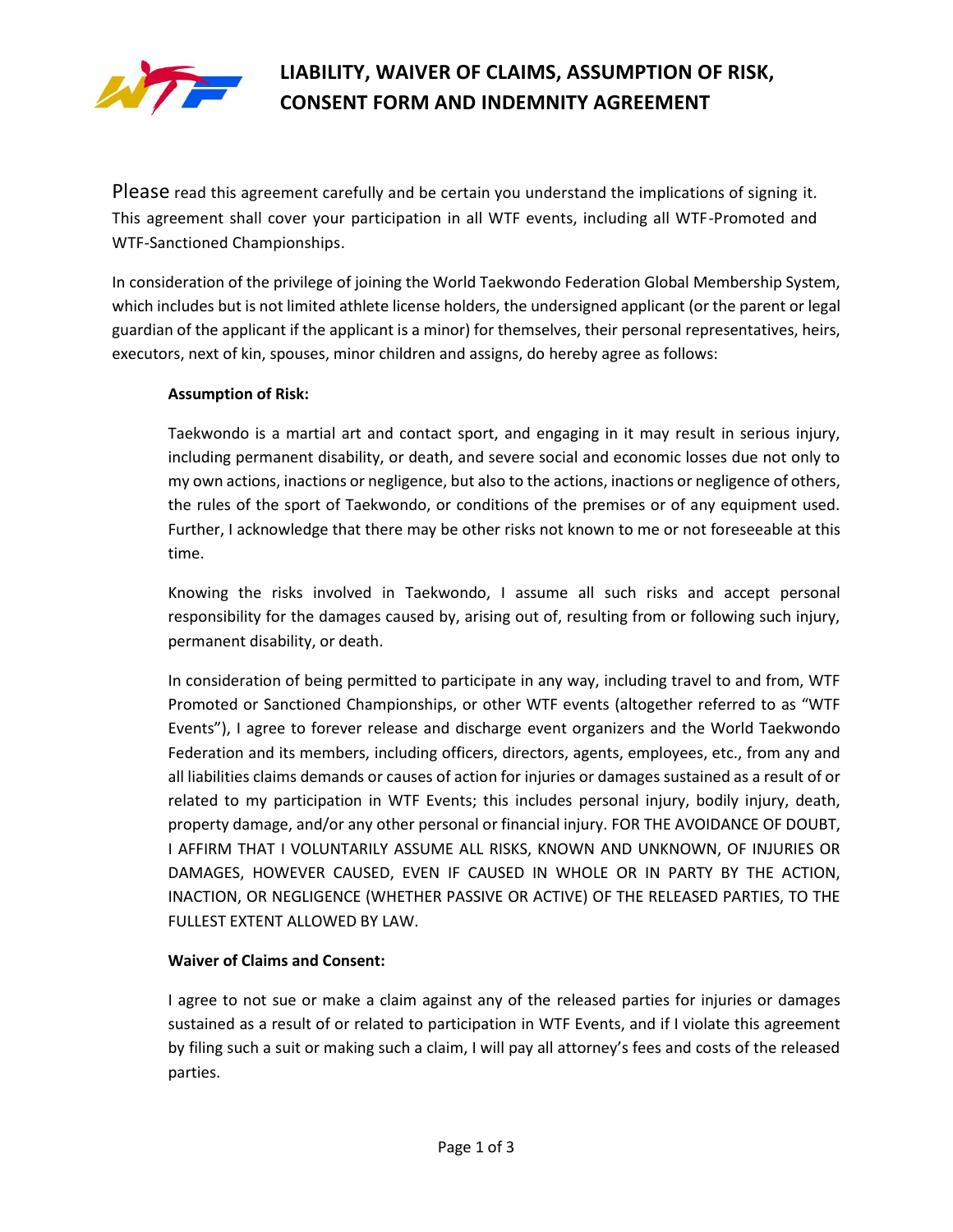

# **LIABILITY, WAIVER OF CLAIMS, ASSUMPTION OF RISK, CONSENT FORM AND INDEMNITY AGREEMENT**

I consent and agree to comply with and be bound by the WTF Statutes and other relevant rules of the WTF. I additionally agree that my GMS membership rights can be suspended or revoked by the WTF for violation of WTF rules, and that the provisions below, including but not limited to those regarding recording rights, indemnification, and recourse to CAS, shall survive any suspension, revocation or termination.

I consent and agree to be filmed, televised, photographed, identified and otherwise recorded during any WTF-promoted and/or WTF- sanctioned championships and/or other WTF event for broadcasting and/or other purposes for promotion of the event by the WTF and/or the Organizing Committee or by the WTF for other promotional purposes. I additionally agree that any photos, videos or other recordings that I make during any such event shall be exclusively for private, noncommercial purposes unless I receive the express, written permission of the WTF for other uses.

Regarding my personal information, I consent and agree to the following:

- a. to my Personal Data being collected by the WTF and to such data being stored and used by the WTF, and, where necessary, third parties, for the purposes of, and to the extent necessary in relation to, facilitating my participation in, and/or organizing, the competition (name of the competition);
- b. to the transfer of my Personal Data to the WTF and by them to such third parties, and to the processing of such data and potentially any relevant sensitive personal data (including about unspent criminal convictions), as are necessary for security and other background checks by the WTF in order for me to gain the necessary accreditation for the competition (name of the competition);
- c. that the WTF and other third parties, including law enforcement and border services agencies, may share amongst themselves and with third parties my Personal Data for the purposes of investigating and/or prosecuting breaches of any of the relevant provisions, rules or bye-laws of the WTF Rules and the World Anti-Doping Code (for example, breaches of Anti-doping and/or betting rules);
- d. to the collection and use of Personal Data and statistics in WTF-approved research projects (e.g. athlete biographies, questionnaires, filming, measures, medical encounters etc.) conducted during the competition (name of the competition);
- e. to my Personal Data being used in any other way to which I provide my express consent to the WTF.

### **Dispute Settlement:**